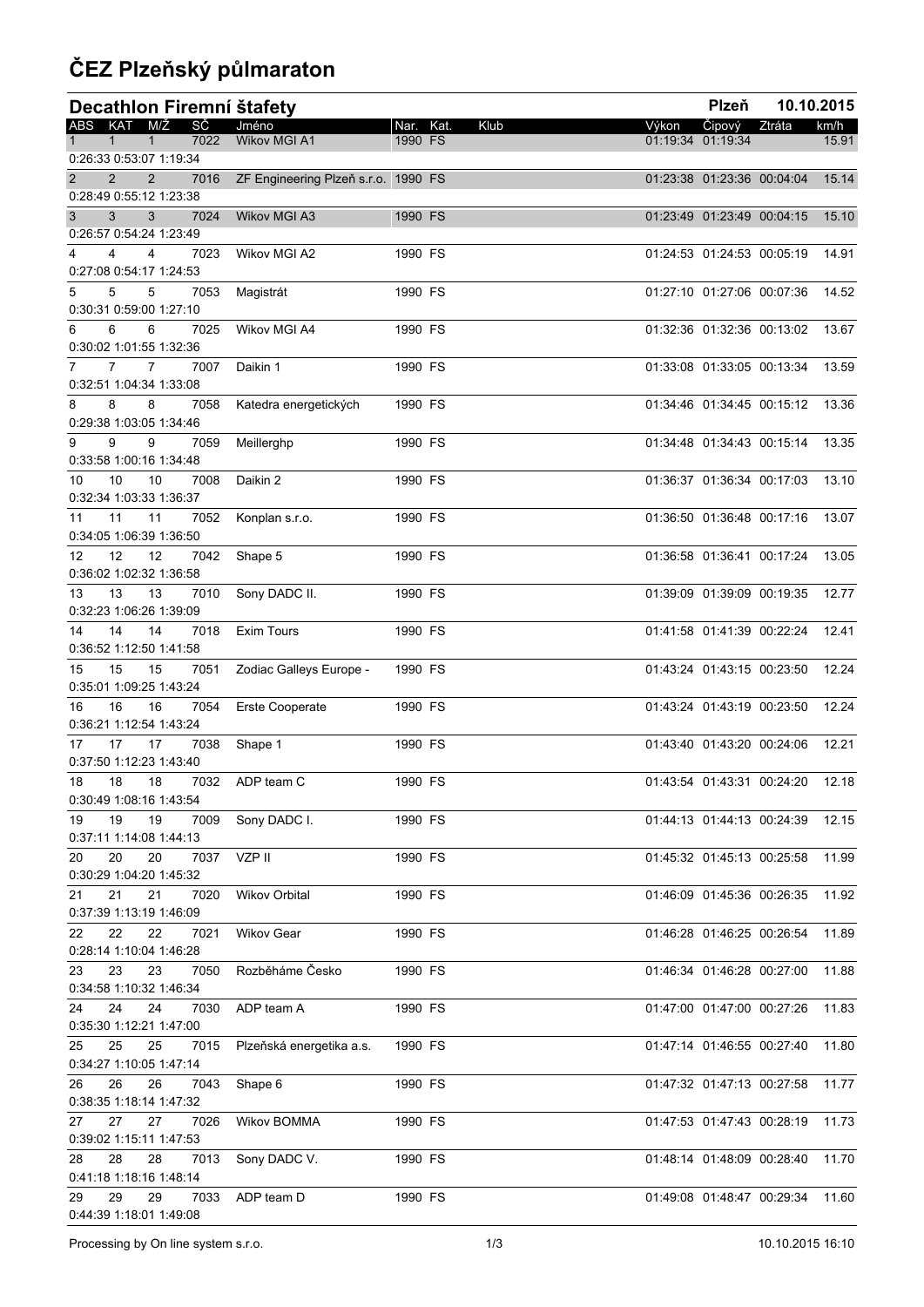## **ČEZ Plzeňský půlmaraton**

| Decathlon Firemní štafety                         |                        |           |      |       | Plzeň                      |        | 10.10.2015 |
|---------------------------------------------------|------------------------|-----------|------|-------|----------------------------|--------|------------|
| ABS KAT M/Ž<br>SČ                                 | Jméno                  | Nar. Kat. | Klub | Výkon | Čipový                     | Ztráta | km/h       |
| 7029<br>30<br>30<br>30<br>0:38:08 1:14:10 1:49:12 | My Com Service,        | 1990 FS   |      |       | 01:49:12 01:49:12 00:29:38 |        | 11.59      |
| 31<br>31<br>31<br>7039<br>0:43:44 1:21:29 1:51:14 | Shape 2                | 1990 FS   |      |       | 01:51:14 01:50:57 00:31:40 |        | 11.38      |
| 32<br>32<br>7001<br>32<br>0:35:49 1:20:35 1:51:25 | AKB team :)            | 1990 FS   |      |       | 01:51:25 01:51:03 00:31:51 |        | 11.36      |
| 33<br>33<br>33<br>7047                            | Shape 10               | 1990 FS   |      |       | 01:51:41 01:51:23 00:32:07 |        | 11.33      |
| 0:34:29 1:12:24 1:51:41                           |                        |           |      |       |                            |        |            |
| 34<br>7041<br>34<br>34<br>0:37:25 1:14:27 1:52:34 | Shape 4                | 1990 FS   |      |       | 01:52:34 01:52:15 00:33:00 |        | 11.25      |
| 35<br>35<br>35<br>7019<br>0:36:06 1:17:40 1:52:45 | Wikov Industry         | 1990 FS   |      |       | 01:52:45 01:52:34 00:33:11 |        | 11.23      |
| 36<br>36<br>7049<br>36<br>0:40:43 1:20:24 1:53:03 | Nejsme lemry!          | 1990 FS   |      |       | 01:53:03 01:52:56 00:33:29 |        | 11.20      |
| 37<br>37<br>7057<br>37<br>0:40:26 1:21:06 1:53:08 | Runhojičky MN Privamed | 1990 FS   |      |       | 01:53:08 01:52:54 00:33:34 |        | 11.19      |
| 38<br>38<br>7004<br>38<br>0:39:18 1:15:47 1:53:10 | <b>BILLA1</b>          | 1990 FS   |      |       | 01:53:10 01:52:53 00:33:36 |        | 11.19      |
| 39<br>39<br>7056<br>39<br>0:41:18 1:19:27 1:54:14 | Eurosoftware           | 1990 FS   |      |       | 01:54:14 01:53:59 00:34:40 |        | 11.08      |
| 40<br>40<br>7002<br>40                            | PodPoRa ČS             | 1990 FS   |      |       | 01:55:52 01:55:36 00:36:18 |        | 10.92      |
| 0:42:03 1:22:20 1:55:52<br>41<br>41<br>7005<br>41 | <b>BILLA 2</b>         | 1990 FS   |      |       | 01:55:53 01:55:37 00:36:19 |        | 10.92      |
| 0:39:44 1:14:45 1:55:53                           |                        |           |      |       |                            |        |            |
| 42<br>42<br>42<br>7055<br>0:36:07 1:16:29 1:55:53 | Konplan s.r.o. 2       | 1990 FS   |      |       | 01:55:53 01:55:52 00:36:19 |        | 10.92      |
| 43<br>43<br>43<br>7017<br>0:42:06 1:19:02 1:55:54 | <b>BILLA TAB</b>       | 1990 FS   |      |       | 01:55:54 01:55:36 00:36:20 |        | 10.92      |
| 44<br>44<br>7045<br>44<br>0:43:25 1:21:43 1:58:04 | Shape 8                | 1990 FS   |      |       | 01:58:04 01:57:46 00:38:30 |        | 10.72      |
| 45<br>45<br>7014<br>45<br>0:44:52 1:23:29 1:59:12 | Sony DADC VI.          | 1990 FS   |      |       | 01:59:12 01:59:05 00:39:38 |        | 10.62      |
| 46<br>7034<br>46<br>46<br>0:39:22 1:23:07 1:59:16 | ADP team E             | 1990 FS   |      |       | 01:59:16 01:59:11 00:39:42 |        | 10.61      |
| 47<br>47<br>47<br>7027                            | Nanosekundy            | 1990 FS   |      |       | 01:59:30 01:59:19 00:39:56 |        | 10.59      |
| 0:41:34 1:25:11 1:59:30<br>48<br>48<br>7044<br>48 | Shape 7                | 1990 FS   |      |       | 02:01:13 02:00:53 00:41:39 |        | 10.44      |
| 0:43:06 1:22:57 2:01:13                           |                        |           |      |       |                            |        |            |
| 49<br>49<br>49<br>7031<br>0:41:43 1:20:50 2:01:18 | ADP team B             | 1990 FS   |      |       | 02:01:18 02:00:55 00:41:44 |        | 10.44      |
| 50<br>50<br>7046<br>50<br>0:41:58 1:22:27 2:01:55 | Shape 9                | 1990 FS   |      |       | 02:01:55 02:01:36 00:42:21 |        | 10.38      |
| 51<br>51<br>7040<br>51                            | Shape 3                | 1990 FS   |      |       | 02:02:50 02:02:32 00:43:16 |        | 10.31      |
| 0:38:46 1:21:20 2:02:50<br>52<br>52<br>7035<br>52 | Gühring                | 1990 FS   |      |       | 02:03:40 02:03:08 00:44:06 |        | 10.24      |
| 0:41:38 1:25:02 2:03:40<br>53<br>53<br>7048<br>53 | Gerresheimer           | 1990 FS   |      |       | 02:05:39 02:05:31 00:46:05 |        | 10.07      |
| 0:33:56 1:22:26 2:05:39                           |                        |           |      |       |                            |        |            |
| 54<br>54<br>7028<br>54<br>0:43:36 1:27:53 2:08:18 | ZČU tým                | 1990 FS   |      |       | 02:08:18 02:07:55 00:48:44 |        | 9.87       |
| 55<br>7012<br>55<br>55<br>0:44:07 1:27:11 2:09:02 | Sony DADC IV.          | 1990 FS   |      |       | 02:09:02 01:24:56 00:49:28 |        | 9.81       |
| 56<br>7060<br>56<br>56<br>0:42:55 1:28:52 2:09:08 | LFUK Plzeň             | 1990 FS   |      |       | 02:09:08 02:08:32 00:49:34 |        | 9.80       |
| 57<br>57<br>7006<br>57                            | <b>BILLA 3</b>         | 1990 FS   |      |       | 02:09:54 02:09:38 00:50:20 |        | 9.74       |
| 0:41:30 1:30:27 2:09:54<br>58<br>58<br>7011<br>58 | Sony DADC III.         | 1990 FS   |      |       | 02:13:47 02:13:41 00:54:13 |        | 9.46       |
| 0:53:22 1:25:56 2:13:47                           |                        |           |      |       |                            |        |            |